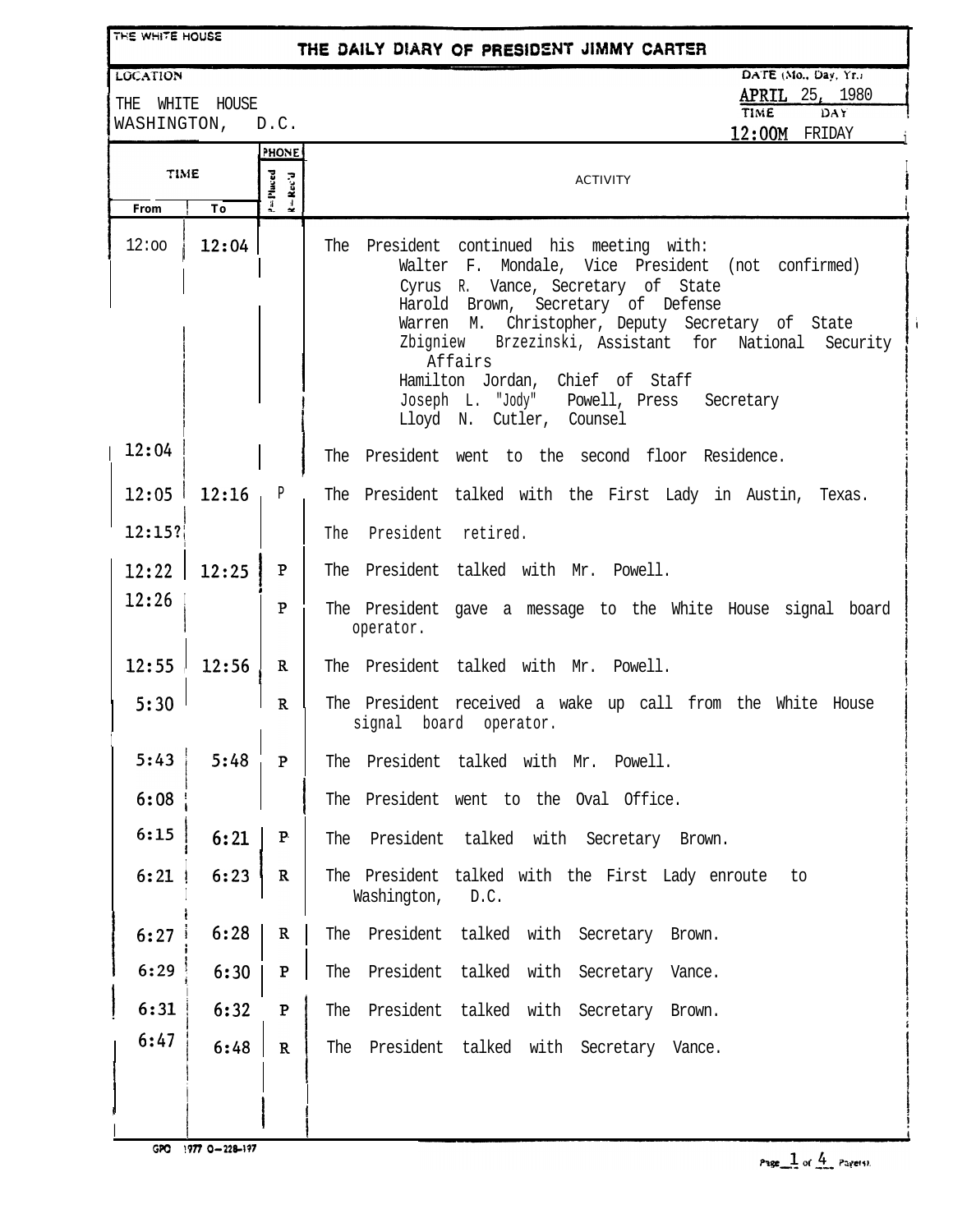| THE WHITE HOUSE                                                                      |                                                                                      |                              | THE DAILY DIARY OF PRESIDENT JIMMY CARTER                                                                                                                                                                                                                                                                                                                                                                         |
|--------------------------------------------------------------------------------------|--------------------------------------------------------------------------------------|------------------------------|-------------------------------------------------------------------------------------------------------------------------------------------------------------------------------------------------------------------------------------------------------------------------------------------------------------------------------------------------------------------------------------------------------------------|
| <b>LOCATION</b>                                                                      |                                                                                      |                              | DATE (Mo., Day, Yr.)                                                                                                                                                                                                                                                                                                                                                                                              |
| THE WHITE HOUSE                                                                      |                                                                                      |                              | APRIL<br>25, 1980<br><b>TIME</b><br><b>DAY</b>                                                                                                                                                                                                                                                                                                                                                                    |
|                                                                                      | WASHINGTON, D.C.                                                                     |                              | 7:00a.m. FRIDAY                                                                                                                                                                                                                                                                                                                                                                                                   |
|                                                                                      |                                                                                      | PHONE                        |                                                                                                                                                                                                                                                                                                                                                                                                                   |
| <b>TIME</b>                                                                          |                                                                                      | $P = P$ heed<br>$\mathbf{k}$ | <b>ACTIVITY</b>                                                                                                                                                                                                                                                                                                                                                                                                   |
| From                                                                                 | To                                                                                   | ∫.                           |                                                                                                                                                                                                                                                                                                                                                                                                                   |
| 7:00                                                                                 | 7:08                                                                                 |                              | The President made a statement to the press on the<br>unsuccessful attempt to rescue the U.S.<br>Embassy<br>personnel held hostage in the U.S. Embassy, Tehran,<br>Iran.<br>The President's remarks were broadcast live over<br>nationwide radio<br>and television.                                                                                                                                               |
| 7:08                                                                                 |                                                                                      |                              | The President went to his private office.                                                                                                                                                                                                                                                                                                                                                                         |
| 7:23                                                                                 | $7:28$ R                                                                             |                              | The President talked with former Secretary of State<br>Henry A. Kissinger.                                                                                                                                                                                                                                                                                                                                        |
| 7:30                                                                                 |                                                                                      |                              | The President returned to the Cabinet Room.                                                                                                                                                                                                                                                                                                                                                                       |
| 7:30<br>7:30<br>7:30<br>7:30<br>7:30<br>7:30<br>7:30<br>7:30<br>8:15<br>8:20<br>8:25 | 9:09<br>9:09<br>9:09<br>9:09<br>9:09<br>9:09<br>9:09<br>9:09<br>9:09<br>8:40<br>8:40 |                              | The President participated in a breakfast meeting to<br>discuss foreign policy issues<br>with:<br>Vice President Mondale<br>Secretary Vance<br>Secretary Brown<br>Mr. Cutler<br>Deputy Secretary Christopher<br>Mr. Jordan<br>Mr. Powell<br>Mr. Brzezinski<br>William Graham Claytor, Deputy Secretary of Defense<br>The First Lady<br>Thomas B.<br>Ross, Assistant Secretary of Defense for<br>Affairs<br>Public |
| 7:38                                                                                 |                                                                                      | R                            | The President was telephoned by Robert S. Strauss,<br>Campaign Chairman, Carter Mondale<br>Presidential<br>Committee, Inc. Appointments Secretary Phillip J.<br>Wise, Jr. took the call.                                                                                                                                                                                                                          |
| 8:17                                                                                 |                                                                                      | R                            | The President was telephoned by Johnny Ford, Mayor (D-Tuskegee,<br>Alabama). Staff Assistant, Nellie L. Yates, took the call                                                                                                                                                                                                                                                                                      |
| 9:09                                                                                 |                                                                                      |                              | The President returned to the Oval Office.                                                                                                                                                                                                                                                                                                                                                                        |
| 9:20                                                                                 | 9:25                                                                                 |                              | The President met with Mr. Jordan.                                                                                                                                                                                                                                                                                                                                                                                |
| 9:30                                                                                 |                                                                                      |                              | The President returned to the second floor Residence.                                                                                                                                                                                                                                                                                                                                                             |
| 9:55                                                                                 |                                                                                      |                              | The President returned to the Oval Office.                                                                                                                                                                                                                                                                                                                                                                        |
|                                                                                      |                                                                                      |                              |                                                                                                                                                                                                                                                                                                                                                                                                                   |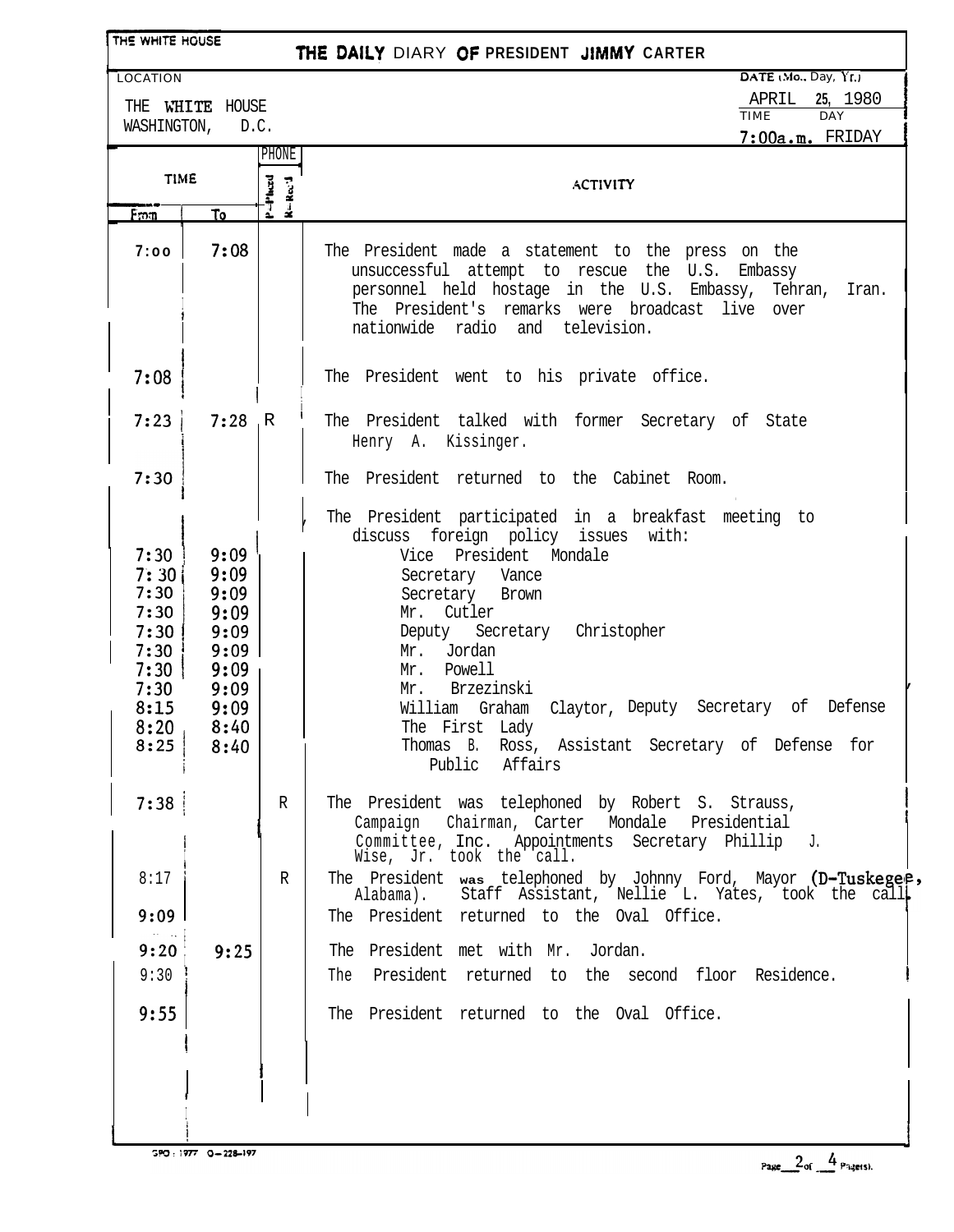## **TtiE WHITE HOUSE**

## **THE DAILY DIARY OF PRESIDENT JIMMY CARTER**

LOCATION

THE WHITE HOUSE WASHINGTON, D.C. **DATE** (Mo., Day, Yr.)

APRIL 25, 1980

TIME **DAY**

 $10.00$ 

|                                                                       |                                                                      | <b>PHONE</b>                 | $10:00a.m.$ FRIDAY                                                                                                                                                                                                                                                                                                                                                      |
|-----------------------------------------------------------------------|----------------------------------------------------------------------|------------------------------|-------------------------------------------------------------------------------------------------------------------------------------------------------------------------------------------------------------------------------------------------------------------------------------------------------------------------------------------------------------------------|
| <b>TIME</b>                                                           |                                                                      |                              |                                                                                                                                                                                                                                                                                                                                                                         |
|                                                                       |                                                                      | $P = P$ laced<br>$R - Rec'd$ | <b>ACTIVITY</b>                                                                                                                                                                                                                                                                                                                                                         |
| From                                                                  | To                                                                   |                              |                                                                                                                                                                                                                                                                                                                                                                         |
| 10:00<br>10:00<br>lo:oo<br>10:00<br>10:00<br>lo:oo<br>10:00<br>10: 00 | 10:22<br>10:15<br>10:15<br>10:15<br>10:15<br>10:15<br>10:15<br>10:15 |                              | The President met with:<br>Mr. Cutler<br>Jordan<br>Mr.<br>Mr. Powell<br>Ray Jenkins, Special Assistant, Press Office<br>Alonzo L. McDonald, Jr., White House Staff Director<br>Frank B. Moore, Assistant for Congressional Liaison<br>Richard Moe, Chief of Staff, Office of the Vice<br>President<br>Stuart E. Eizenstat, Assistant for Domestic Affairs<br>and Policy |
| 10:09                                                                 |                                                                      | $\mathbf{R}$                 | The President was telephoned by the First Lady.<br>The<br>President's Personal Assistant and Secretary,<br>Susan S.<br>Clough took the call.                                                                                                                                                                                                                            |
| 10:20                                                                 | 10:21                                                                | $\mathbf{P}$                 | The President talked with Secretary Vance.                                                                                                                                                                                                                                                                                                                              |
| 10:25                                                                 | 10:30                                                                |                              | The President met with Mr. Cutler.                                                                                                                                                                                                                                                                                                                                      |
| 10:33                                                                 | 10:35                                                                |                              | The President met with his Assistant, Anne Wexler.                                                                                                                                                                                                                                                                                                                      |
| 10:35                                                                 |                                                                      |                              | The President returned to the Cabinet Room.                                                                                                                                                                                                                                                                                                                             |
| 10:35                                                                 | 11:53                                                                |                              | The President participated in a meeting to discuss the<br>attempted rescue of the hostages in Iran with<br>bipartisan Congressional leaders. For a list of<br>attendees, see APPENDIX "A."                                                                                                                                                                              |
| 11:53                                                                 |                                                                      |                              | The President returned to the Oval Office.                                                                                                                                                                                                                                                                                                                              |
| 11:57                                                                 |                                                                      |                              | The President went to the Roosevelt Room.                                                                                                                                                                                                                                                                                                                               |
| 11:57                                                                 | 12:11                                                                |                              | The met with leaders of the Christian Methodist Episcopal<br>Church.<br>For a list of attendees, see APPENDIX "B."                                                                                                                                                                                                                                                      |
| 12:00                                                                 |                                                                      |                              | The President returned to the Oval Office.                                                                                                                                                                                                                                                                                                                              |
| 12:15                                                                 |                                                                      |                              | The President returned to the second floor Residence.                                                                                                                                                                                                                                                                                                                   |
| 12:45                                                                 |                                                                      |                              | The President had lunch with his mother in law, Mrs. Allie<br>Smith.                                                                                                                                                                                                                                                                                                    |
| 12:55                                                                 |                                                                      |                              | The President returned to the Oval Office.                                                                                                                                                                                                                                                                                                                              |